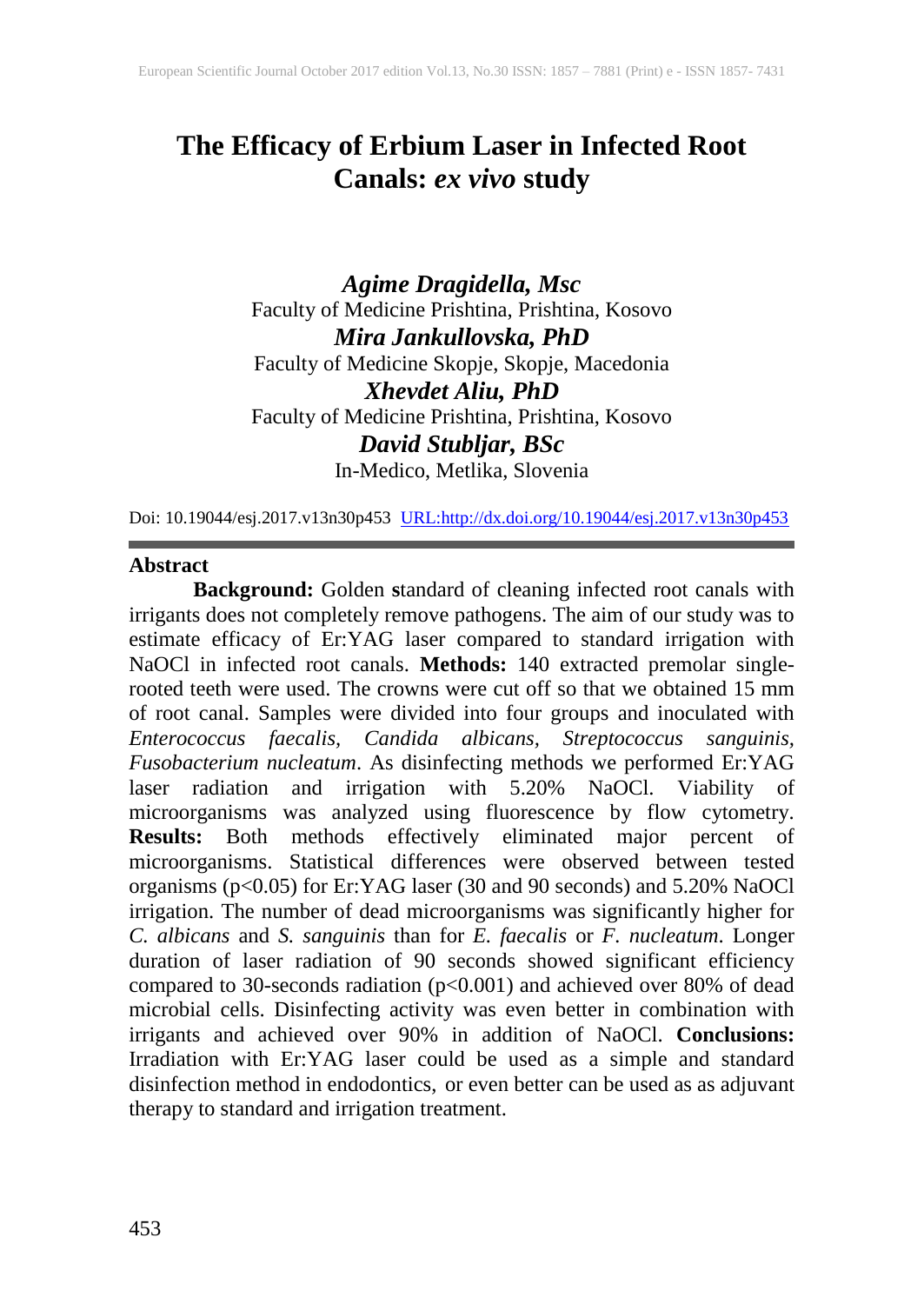**Keywords:** Root canal disinfection, Er:YAG, endodontic irrigants, NaOCl

# **Introduction**

Complex structure of root canal system presents a major challenge in the elimination of pathogenic microorganisms during endodontic cleaning processes and enables resistance to irrigation of root canals (Ng et al., 2011). Although irrigation with NaOCl removes the majority of microorganisms, it is still possible that microbes resist due to smear layers that reduce effectiveness of irrigants (Soukos et al., 2006). Chelator substances that remove smear layer are usually used enhanced methods of irrigation (Gründling et al., 2011).

In addition, various lasers are available as modern methods, which are performed in periodontology and endodontics. Er:YAG lasers were evaluated as effective in removing residuals and smear layers (Schwarz et al, 2008; Aoki et al., 2000; Ishikawa et al., 2004). Moreover, Er:YAG radiation led to clinical improvements after root canal infection, and performed similar to ultrasonic debridement (Sculean et al. 2004). Antimicrobial effect on *Enterococcus faecalis* biofilms in root canals proved significant compared to irrigation (De Meyer et al., 2016; Zehnder, 2006).

The aims of study were to check the efficiency of Er:YAG laser as method for treatment of infected root canal, and compare the effectiveness to standard irrigant NaOCl.

# **Materials and Methods**

## *Samples*

Finally, 140 extracted single-rooted teeth were included. The crown of each tooth was cut off using a diamond blade Isomet 1000 (Buehler GmbH, Germany) to obtain 15 mm long root canal. The canals were then enlarged to a size of #35 using Protaper files (Maillefer Instruments, Switzerland). Between each filling, irrigation with 2.5% NaOCl was performed. Teeth were then rinsed with 17% EDTA and sterilized. Sterilization was microbiologically tested on blood agar for 24 h at 37 ºC. The teeth were proceeded when no bacterial contamination was observed on blood agar plates.

Teeth were divided into 4 groups and inoculated with *Enterococcus faecalis, Candida albicans, Streptococcus sanguinis, Fusobacterium nucleatum*. The major groups were further divided into subgroups due to the disinfecting method; Er:YAG laser radiation, irrigation with NaOCl, and combination of Er:YAG laser and NaOCl, positive control, negative control)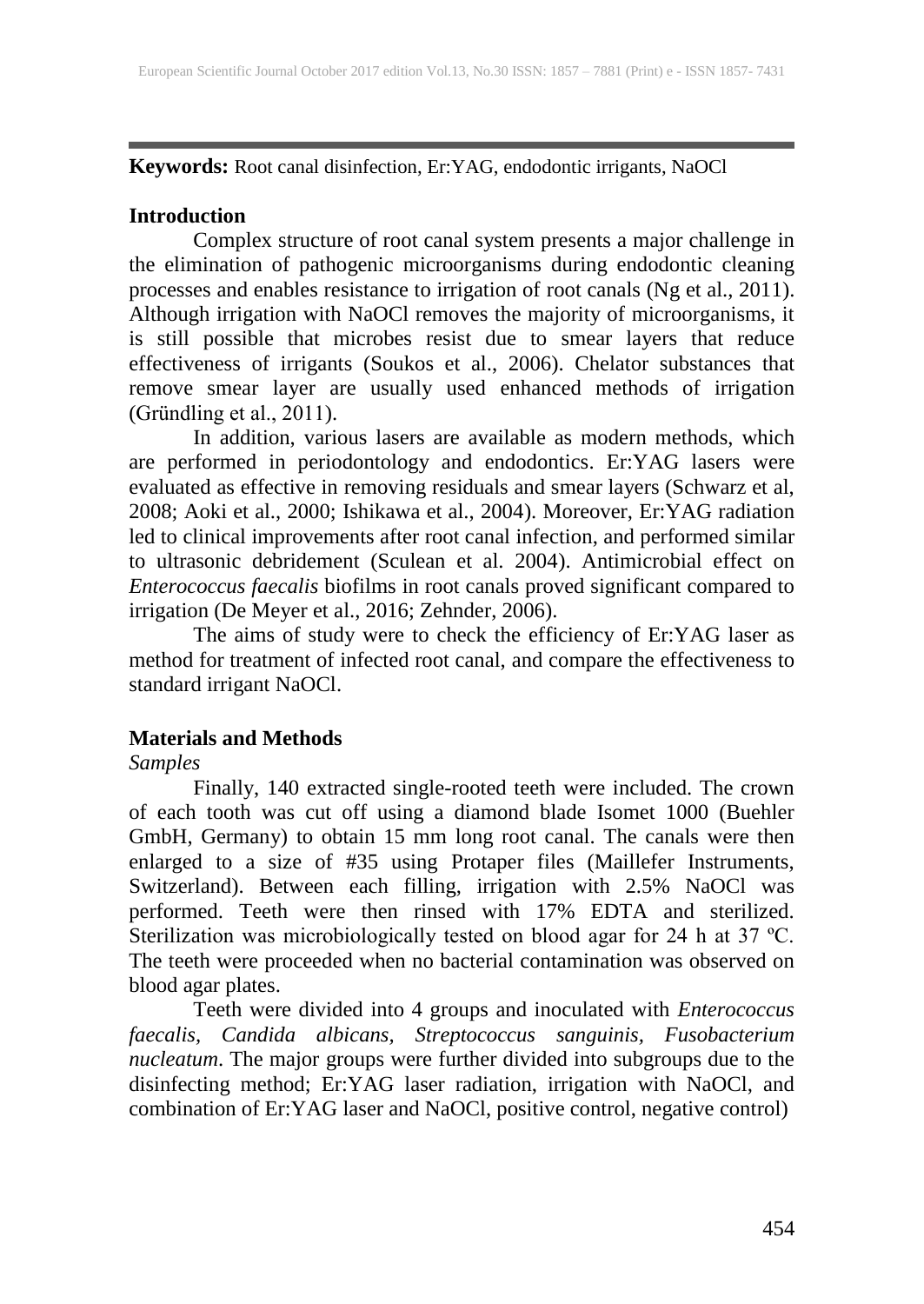#### *Bacterial biofilm*

Strains of microorganisms were inoculated on the blood agar plates and incubated for 24 hours in an anaerobic atmosphere at 37 °C. After successful microbial growth on blood agar plates, bacterial suspensions of 5 McFarlands  $(1.5x10<sup>9</sup>$  cells/mL) in the thioglycolate (TIO) broth for each bacterial strain were prepared. The concentrations were measured by spectrophotometer. Root canals were then inoculated with the suspension and incubated for 7 days at 37 °C in an anaerobic atmosphere. Every day 30 µL of fresh 5 McFarland microbial suspension in TIO broth was added.

The growth of biofilm in root canals was confirmed with bacterial cultivation on agar plates and by flow cytometry. Root canals were rinsed with  $1X$  phosphate buffer (PBS),  $pH=8.3$ , and inoculated on blood agar plates, which were incubated 24 hours at 37 °C. Growth of bacteria on the plates was assessed the next day and confirmed with >300 of bacterial colonies (CFU/mL) on a single plate.

## *5.20% NaOCl irrigation*

After incubation of biofilm teeth were rinsed with 3 mL of 5.20% NaOCl and then with 2 mL of 10X PBS with fetal bovine serum (FBS) for neutralization of NaOCl on cells. We collected 5 mL of suspension, of which 500 μL was pipetted to prepare a sample for measuring cell viability on the flow cytometer.

## *Er:YAG laser radiation*

Laser application was performed using Er:YAG laser TwinLight® Endodontic Treatment (Fotona, Slovenia). We used the following characteristics; 2940 nm with pulse activated radiation, power output 15 W, 20 Hz, pulsing rate of 50 µs, 1500 mJ. The laser beam was completely inserted into root canal with optical conical fibre tip of 200 µm and then laser radiation for 30 or 90 seconds was performed. After laser application we rinsed root canals with 3 mL of 1x PBS with 1mM EDTA, pH 8.3. We collected 3 mL of washed cell solution, which was used for flow cytometer analysis.

## *Combination of Er:YAG laser and NaOCl irrigation*

Combined methodology, laser with NaOCl irrigation, consisted of the treatment processes using the power of the Er:YAG laser in the canal for 10 seconds and then the canals were irrigated with 1 mL of 5.20% NaOCl for 10 seconds. After procedure rinsing of biofilm from the root canals with 2 mL of 1x PBS with 1mM EDTA, pH 8.3 was applied. 3 mL of rinsed solution was collected.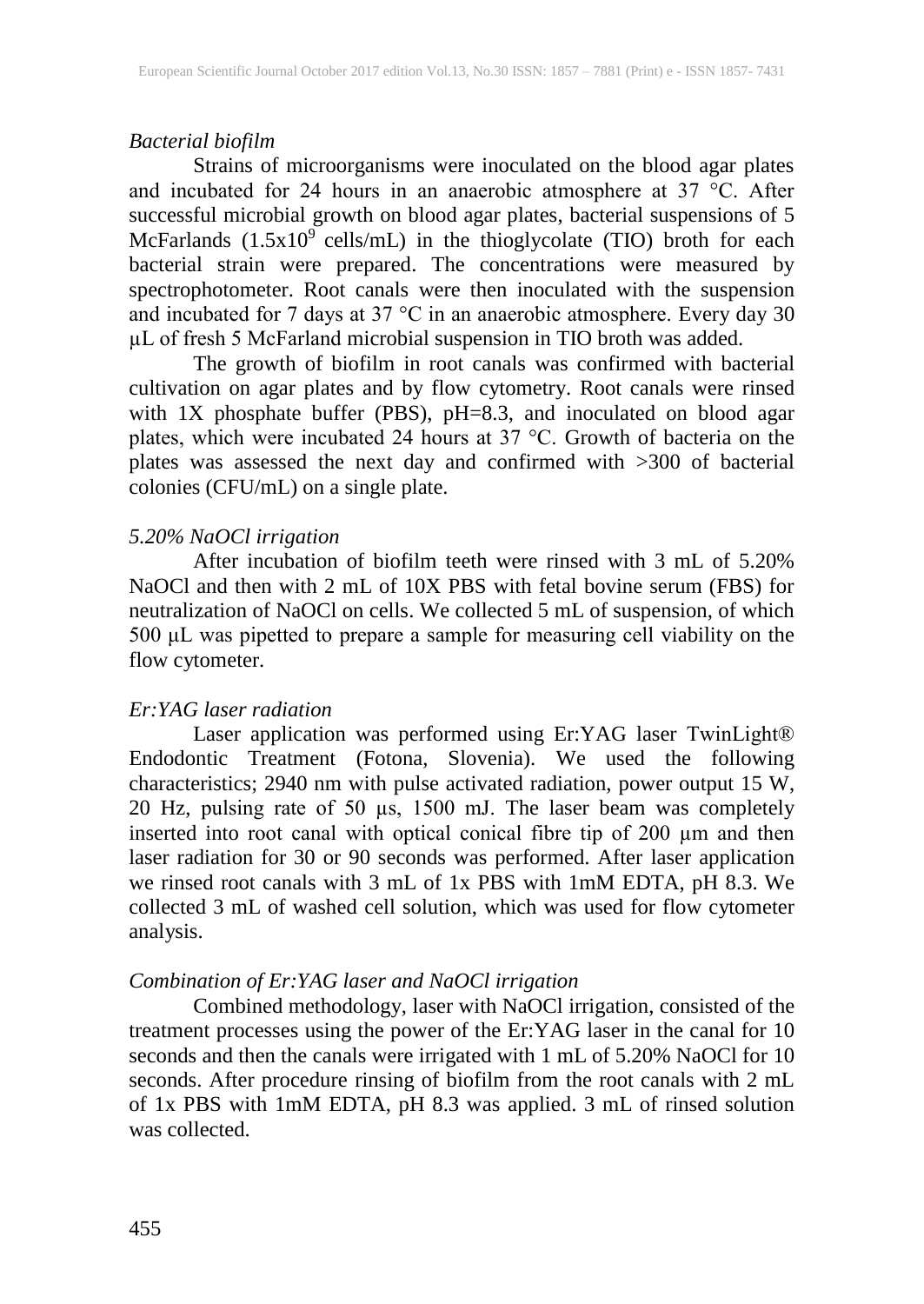## *Flow cytometry*

After application of treatment methods, we obtained cell suspensions and have subtracted 500 μL of suspension for analyses on the flow cytometer. To assure viability, we used "The Cell Viability Kit with Liquid Countailing Beads" (BD Biosciences). The assay includes the use of a pair of fluorescent dyes TO and PI. The dye TO enters the living as well as dead cells, but to varying degrees. The living cell membrane is impermeable to PI, which can enter only cells with damaged membrane (necrotic cells). The combination of these dyes allows the flow cytometer to differ between live and dead cells and thus establish their viability. We proceeded according to the manufacturer's instructions. 500 μL of suspension was placed in a test tube for a cytometer. To the pipetted suspension 5 μL of TO dye and 5 μL of PI dye were added, and addtionly 50 μL of BD Liquid Counting Beads. The test tube was well stirred and followed incubation for 10 minutes at room temperature and in darkness. After incubation, the sample was analyzed on the flow cytometer BD FACSCanto II.

## *Positive control group*

Positive controls determined successful growth of microbial biofilm. Inoculated root canals were washed with 5 mL of 1X PBS with 1 mM 17% EDTA. From the 5 mL we collected 500 μL of suspension for the flow cytometry analysis and 100 μL for inoculation on the blood agar. The plates were incubated for 24 hours at 37 ºC in an anaerobic atmosphere, and the next day the CFU – colony forming units were evaluated. Successful growth was estimated as the number of >300 CFU/mL.

## *Statistical analysis*

Statistical software SPSS 20 (IBM, New York, USA) was used for statistical analyses. Two-Way ANOVA with post-hoc Tukey test were used with the percentage of dead microbial cells as dependent variables. Statistical significance was set at p value of  $< 0.05$ .

## **Results**

Table 1 represents results of laser application and irrigation with 5.20% NaOCl on infected root canals. Results are presented as average percentage of dead cells that were detected by flow cytometer. Combination of two treatment methods (irrigation with NaOCl and laser application) showed the best disinfection efficacy and highest percent of dead microbial cells.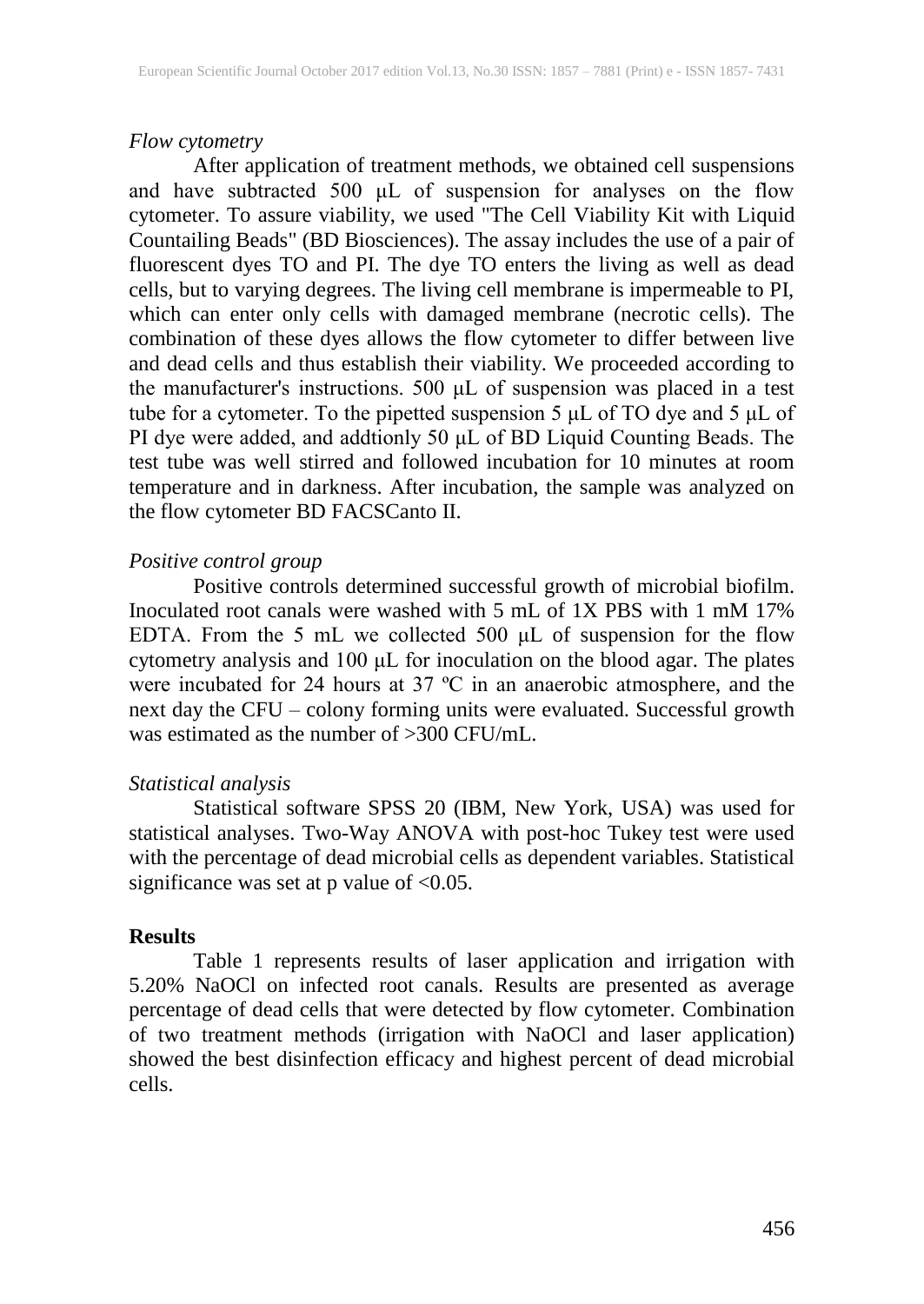|                  | % of dead microbial cells detected by flow cytometry |          |                      |               |       |
|------------------|------------------------------------------------------|----------|----------------------|---------------|-------|
|                  | <i>Enterococcus</i>                                  | Candida  | <i>Streptococcus</i> | Fusebacterium | $p-$  |
|                  | faecalis                                             | albicans | sanguinis            | nucleatum     | value |
|                  | $(N=35)$                                             | $(N=35)$ | $(N=35)$             | $(N=35)$      |       |
| Er:YAG           |                                                      |          |                      |               |       |
| 30 sec $(N=5)$   | 74,48                                                | 79,02    | 82,19                | 72,46         | 0,049 |
| 90 sec $(N=5)$   | 80,47                                                | 89,09    | 88,38                | 78,18         | 0,034 |
| 5,20% NaOCl      |                                                      |          |                      |               |       |
| $(N=5)$          | 59,54                                                | 66,57    | 72,22                | 72,61         | 0,022 |
| Er:YAG+NaOCl     |                                                      |          |                      |               |       |
| 30 sec $(N=5)$   | 81,15                                                | 84,63    | 94,76                | 80,04         | 0,041 |
| 90 sec $(N=5)$   | 90,35                                                | 92,47    | 92,81                | 89,35         | 0,152 |
| p-value          | < 0.001                                              | < 0.001  | < 0.001              | < 0.001       |       |
| Positive control |                                                      |          |                      |               |       |
| $(N=5)$          | 38,80                                                | 36,46    | 35,54                | 33,59         | 0,741 |
| Negative control |                                                      |          |                      |               |       |
| $(N=5)$          | 0                                                    | 0        | 0                    | ∩             |       |

**Table 1:** Dead microbial cells from infected root canals after application of Er:YAG laser and irrigation with 5.20% NaOCl measured by flow cytometry.

Positive controls were not treated with any method and showed more than 30% of dead microbial cells. Negative controls presented empty samples with no microbial cells.





Statistical analyses showed differences in number of dead microbial cells for laser radiations (30 and 90 sec) and for irrigation with 5.20% NaOCl. There were also statistically significant differences between treatment methods  $(p<0.001)$  for all microorganisms, as well as in interaction between organisms and treatment methods  $(p=0.040)$ .

Number of dead *C. albicans* and *S. sanguinis* were significantly higher compared to *E. faecalis* or *F. nucleatum* for both treatment methods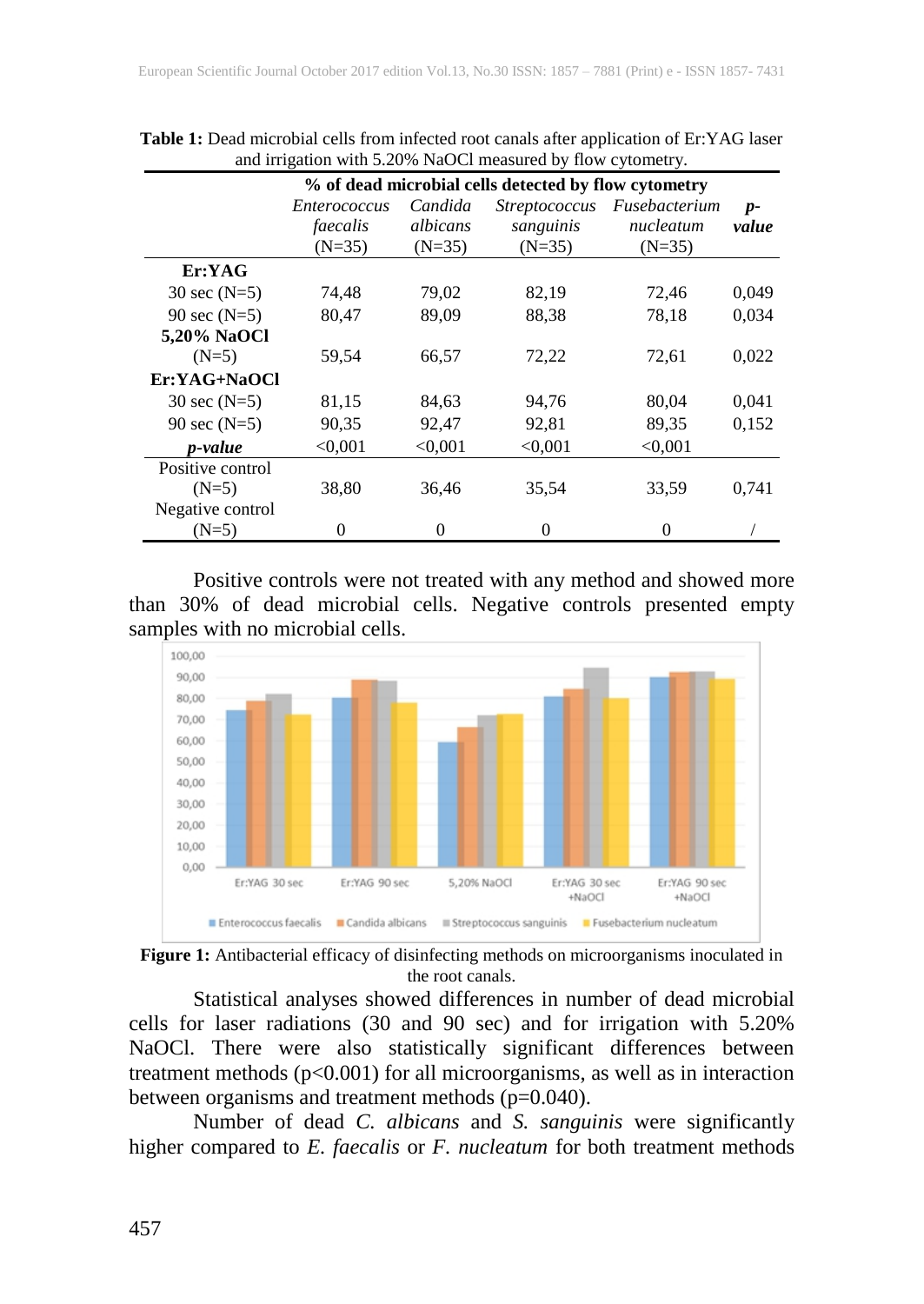(Figure 1). However, combination of laser radiation and NaOCl irrigation was even more effective (p<0.001) in eliminating bacterial cells. While lower percent of dead cells was detected in the group with 30-second laser radiaiton, longer duration of laser radiation showed better disinfecting action. 90-second irradiation was statistically significant compared to 30-second irradiation (p<0.001) and achieved over 80% of dead cells. Disinfecting activity in combination with irrigant was over 90% for addition of NaOCl.

Values of dead microbial cells were comparable for *E. faecalis* and *F. nucleatum* and for *C. albicans* with *S. sangunis.* Values proved that laser radiation had the best disinfecting efficacy for all tested microorganisms (p<0.001, respectively) and fewer bacterial cells were killed in the standard method of irrigation with NaOCl. Meanwhile, combination of laser irradiation and NaOCl irrigation came close to total elimination of cells.

## **Discussion**

Standard irrigations and instrumentation techniques in endodontics for cleaning infected root canal do not completely remove pathogens due to complex anatomy of the root canals. Beside that microorganisms can form biofilms and penetrate into the dentin tubules, hardly for standard methods to handle all microbial cells. The aim of our study was to establish the disinfecting efficiency of Er:YAG laser as antibacterial method for treatment of infected root canals.

We have proved that laser and NaOCl irrigation treatment methods successfully eliminated majority of microbial cells when compared to control groups. Radiation with Er:YAG laser showed higher percent of dead microbial cells compared to irrigation with 5.20% NaOCl. Furthermore, with prolonged irradiation of 90 seconds we have observed even better disinfection efficacy. Additional 5% of microbial cells were killed due to prolonged radiation. Interestingly, the lowest percentage of dead cells was recorded for *F. nucelatum* and *E. faecalis*, what proved that these bacteria are very persistant in root canals.

Standard endodontic irrigation with NaOCl is most widely used irrigant, but there still is no obvious agreement about its optimal concentration (Zehnder, 2006). Exposure to high concentrations of NaOCl was proved to be the most predictable method for eliminating intracanal bacterial biofilm (Clegg et al., 2006). According to our knowledge, 5.20% NaOCl proved to be an effective irrigant. However, NaOCl is also toxic and may cause irritation to human gums, and at the end is still unable to completely remove the smear layer. We activated 5.20% NaOCl via the Er:YAG laser radiation, and found even greater reduction in living bacterial cells compared to irrigation alone. The percent of dead microbial cells elevated over 90%.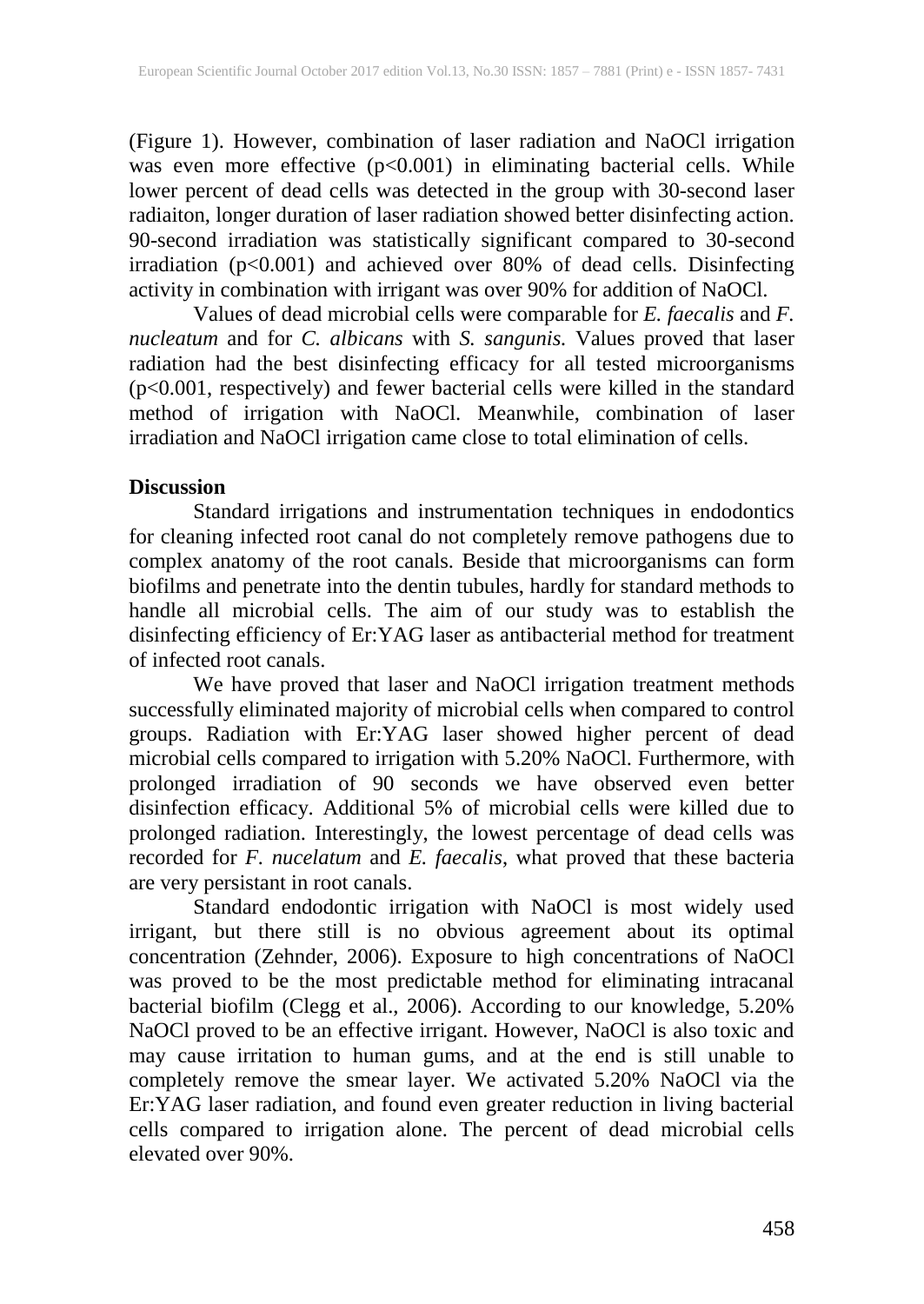Despite good study design both treatments could not remove all bactraial cells. Combination of laser radiation and irrigation with NaOCl came close to total elimination. We also proved that longer time of exposure resulted to more dead bacteria shorter time of exposure, we achieved over 80% of dead cells. Disinfecting activity in combination with irrigant was over 90% for addition of NaOCl. The reason could be, that since Er:YAG laser effectively eluted smear layer and then killed bacteria, moreover irrigation with NaOCl eliminated the rest of viable cells, that were not harmed by laser radiation. The existing smear layer from root canals reduces the effectiveness of disinfecting agents, as intracanal bacteria form very tough biofilms. Irrigating solutions containing NaOCl could not alone show high antibacterial activity. The combination of two treatment methods expectedly achieved more than 90% reduction of viable bacterial cells. The efficiency of laser radiation could not only be explained by the increased consumption of available chlorine ions that occurred after the activation of the irrigant by an Er:YAG laser (Macedo et al., 2010), but might be related to the lysing and mechanical breaking of bacterial biofilm, after which irrigation with NaOCl killed most of free bacteria (DiVito et al., 2012; Peters et al., 2011). The results of our study were similar to other *ex vivo* studies, which confirmed that Er:YAG laser is the most appropriate laser for removal of intracanal smear layers (Schoop et al., 2007; Matsumoto et al., 2011; Blanken et al., 2009; De Moor et al., 2010; George & Walsh., 2010; Benedicenti et al., 2008; Jaramillo et al., 2012). Laser radiation as treatment delivers a non-contact heating effect on the targeted surface. Heat and laser light are major advantages in disinfection process, because they can penetrate area of root canals where rinsing solutions have no access, and therefore eliminate microorganisms (Dostalova et al., 2002; Schoop et al., 2004; Perin et al., 2004; Gordon et al., 2007). When Er:YAG is used as an adjuvant therapy in combination with NaOCl in canals, better results were obtained (Schoop et al., 2004; Perin et al., 2004; Shahabi & Zendedel, 2010). Our results suggest that the Er:YAG laser may be a valuable tool for root canal disinfection, due to it's ability to achieve significant disinfection of infected root canals for which there is evidence that conventional method is not as effective.

While our results did not show complete elimination of bacteria from the infected root canals, our design did quantify the percent of dead bacterial load after laser treatment. We achieved over 90% of reduction in viable bacteria using the combination of laser radiation and irrigation with 5.20% NaOCl. Despite good performance in removing microbial biofilm after common disinfecting irrigation procedures, the use of additional modern techniques, such as lasers radiation, may be useful during endodontic treatment. However, future studies should evaluate the use and effectiveness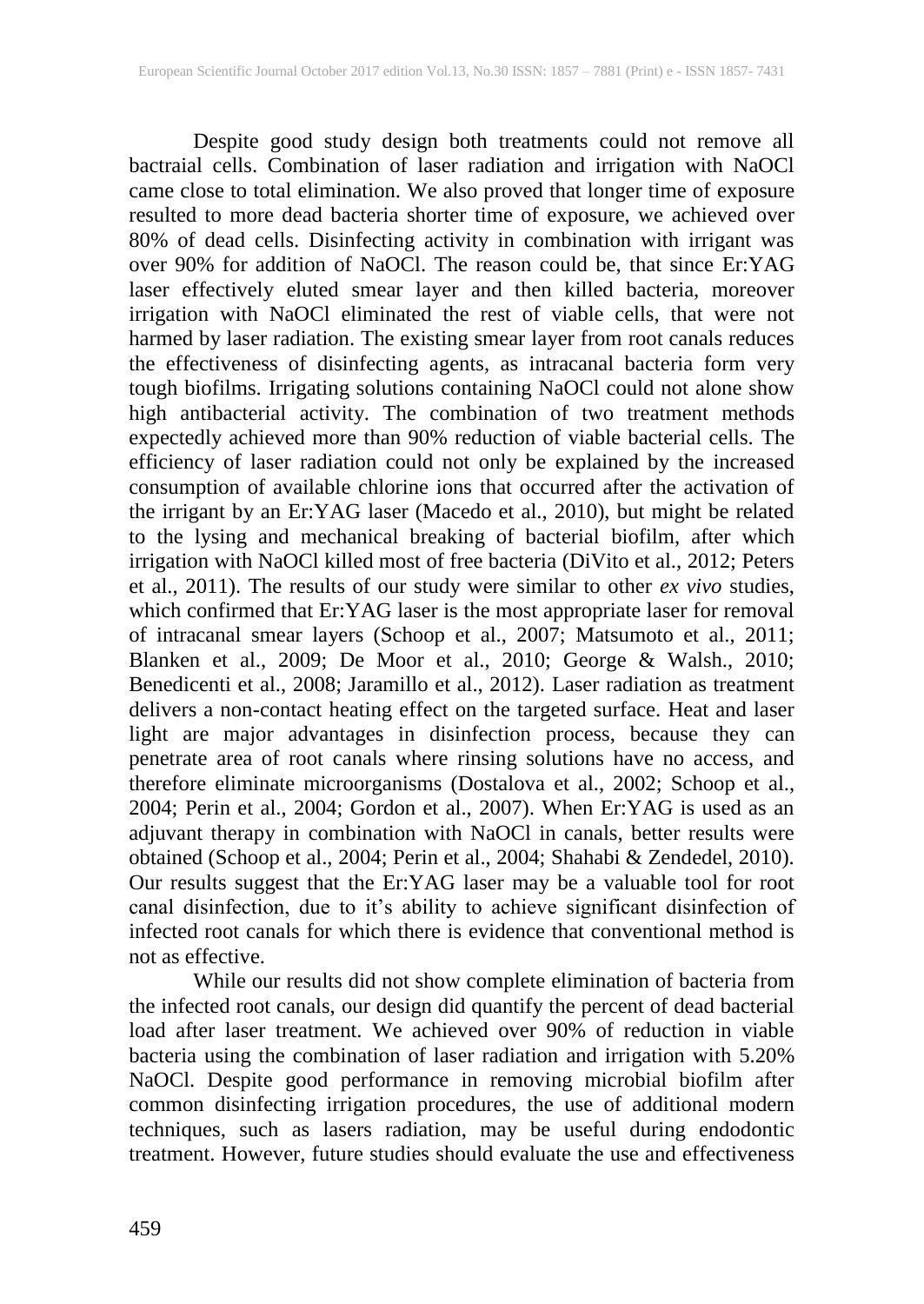of this methodology in clinical trials. Considering that endodontic infections are polymicrobial diseases, evaluating disinfection against only one organism represented a limitation in current study, since the presence of multiple microorganisms might have altered the dynamics demonstrated by the present study.

# **Conclusion**

Er:YAG laser appeared to be an effective in enhancing the efficacy of NaOCl irrigation that is commonly used in endodontics. Both methods successfully killed microbial cells in the infected root canals, but none achieved 100% of dead microbial cells. Longer laser radiation showed better disinfection and achieved an average above 80% removal of the microorganism, shorter radiation only approximately 70%. Only combination of two methods; irrigation with 5.20% NaOCl and radiation with Er:YAG was effective in eradicating 90% of bacteria. The combined use of different methods is therefore necessary to enhance antimicrobial effectiveness.

## **References:**

- 1. Aoki, A., Sasaki, K. M., Watanabe, H., & Ishikawa, I. (2000). Lasers in nonsurgical periodontal therapy. *Periodontology*, 36(1), 59-97.
- 2. Benedicenti, S., Cassanelli, C., Signore, A., Ravera, G., & Angiero, F. (2008). Decontamination of root canals with the galliumaluminum-arsenide laser: an in vitro study. *Photomedicine and Laser Surgery*, 26(4), 367-370.
- 3. Blanken, J., De Moor, R. J., Meire, M., & Verdaasdonk, R. (2009). Laser induced explosive vapor and cavitation resulting in effective irrigation of the root canal, part 1: a visualization study. *Lasers in Surgical Medicine*, 41(7), 514-519.
- 4. Clegg, M. S., Vertucci, F. J., Walker, C., Belanger, M., & Britto, L. R. (2006). The effect of exposure to irrigant solutions on apical dentin biofilms in vitro. *Journal of Endodontics*, 32, 434‐437.
- 5. De Meyer, S., Meire, M. A., Coenye, T., & De Moor, R. (2016). Effect of laser-activated irrigation on biofilms in artificial root canals. *International Endodontic Journal*, 50(5), 472-479.
- 6. De Moor, R. J., Meire, M., Goharkhay, K., Moritz, A., & Vanobbergen, J. (2010). Efficacy of ultrasonic versus laser-activated irrigation to remove artificially placed dentin debris plugs. *Journal of Endodontics*, 36(9), 1580-1583.
- 7. DiVito, E., Peters, O. A., Olivi, G. (2012). Effectiveness of the erbium:YAG laser and new design radial and stripped tips in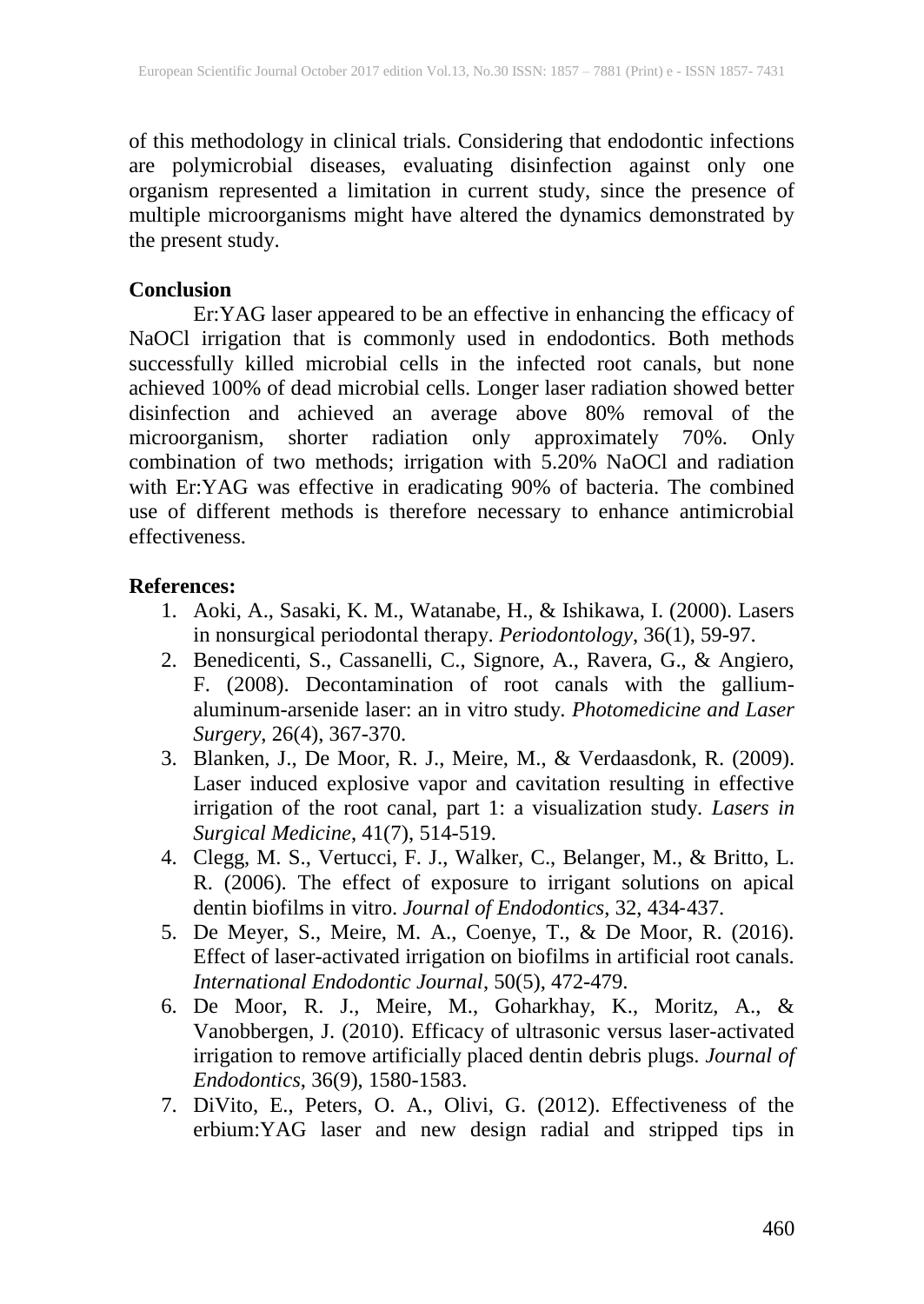removing the smear layer after root canal instrumentation. *Lasers in Medical Science*, 27(2), 273-280.

- 8. Dostalova, T., Jelinkova, H., Housova, D., Sulc, J., Nemec, M., Duskova, J., Miyagi, M., & Kratky, M. (2002). Endodontic treatment with application of Er:YAG laser waveguide radiation disinfection. *Journal of Clinical Laser Medicine & Surgery*, 20(3), 135-139.
- 9. George, R., & Walsh, L. J. (2010). Thermal effects from modified endodontic laser tips used in the apical third of root canals with erbium-doped yttrium aluminium garnet and erbium, chromiumdoped yttrium scandium gallium garnet lasers. *Photomedicine and Laser Surgery*, 28(2), 161-165.
- 10. Gordon, W., Atabakhsh, V. A., Meza, F., Doms, A., Nissan, R., Rizoiu, I., & Stevens, R. H. (2007). The antimicrobial efficacy of the erbium, chromium:yttrium-scandium-gallium-garnet laser with radial emitting tips on root canal dentin walls infected with Enterococcus faecalis. *Journal of American Dental Association*, 138(7), 992-1002.
- 11. Gründling, G. L., Zechin, J. G., Jardim, W. M., Dias de Oliveira, S., & Poli de Figueiredo, J. A. (2011). Effect of ultrasonics on Enterococcus faecalis biofilm in a bovine tooth model. *Journal of Endodontics*, 37(8), 1128-1133.
- 12. Ishikawa, I., Aoki, A., & Takasaki, A. A. (2004). Potential applications of Erbium:YAG laser in periodontics. *Journal of Periodontal Research*, 39(4), 275-285.
- 13. Jaramillo, D. E., Aprecio, R. M., Angelov, N., DiVito, E., & McClammy, T. V. (2012). Efficacy of photon induced photoacoustic streaming (PIPS) on root canals infected with Enterococcus faecalis: a pilot study. *Endodontic Practice*, 5(3), 28-32.
- 14. Macedo, R. G., Wesselink, P. R., Zaccheo, F., Fanali, D., & Van Der Sluis, L. W. (2010). Reaction rate of NaOCl in contact with bovine dentine: effect of activation, exposure time, concentration and pH. *International Endodontic Journal*, 43(12), 1108-1115.
- 15. Matsumoto, H., Yoshimine, Y., & Akamine, A. (2011). Visualization of irrigant flow and cavitation induced by Er:YAG laser within a root canal model. *Journal of Endodontics*, 37(6), 839-843.
- 16. Ng, R., Singh, F., Papamanou, D. A., Song, X., Patel, C., Holewa, C., Patel, N., Klepac-Ceraj, V., Fontana C. R., Kent, R., Pagonis, T. C., Stashenko P. P., & Soukos N. S. (2011). Endodontic photodynamic therapy ex vivo. *Journal of Endodontics*, 37(2), 217-222.
- 17. Perin, F. M., França, S. C., Silva-Sousa, Y. T., Alfredo, E., Saquy, P. C., Estrela, C., & Sousa-Neto, M. D. (2004). Evaluation of the antimicrobial effect of Er:YAG laser irradiation versus 1% sodium